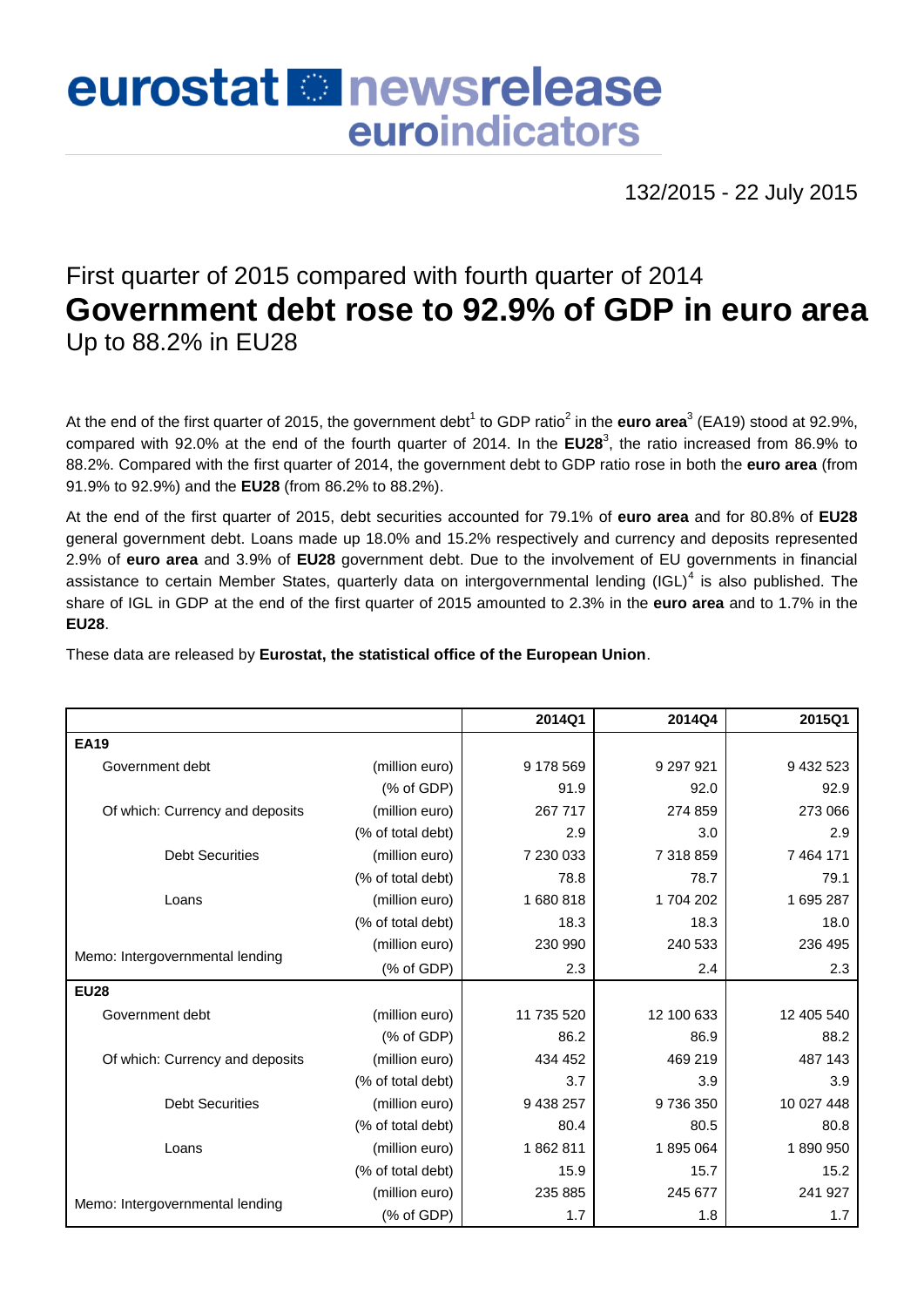## **Government debt at the end of the first quarter 2015 by Member State**

The highest ratios of government debt to GDP at the end of the first quarter of 2015 were recorded in **Greece** (168.8%), **Italy** (135.1%) and **Portugal** (129.6%), and the lowest in **Estonia** (10.5%), **Luxembourg** (21.6%) and **Bulgaria** (29.6%).



Compared with the fourth quarter of 2014, fifteen Member States registered an increase in their debt to GDP ratio at the end of the first quarter of 2015 and twelve a decrease. The highest increases in the ratio were recorded in **Belgium** (+4.5 pp), **Italy** (+3.0 pp) and **Croatia<sup>5</sup>** (+2.6 pp). The largest decreases were recorded in **Greece** (-8.3 pp), **Latvia** (-5.1 pp) and **Lithuania** (-2.7 pp).



Compared with the first quarter of 2014, fourteen Member States registered an increase in their debt to GDP ratio at the end of the first quarter of 2015, twelve a decrease and in **Estonia** there was no change. The highest increases in the ratio were recorded in **Bulgaria** (+10.0 pp), **Croatia** (+6.2 pp) and **Slovenia** (+4.8 pp), while the largest decreases were recorded in **Greece** (-5.5 pp) and **Hungary** (-4.7 pp).



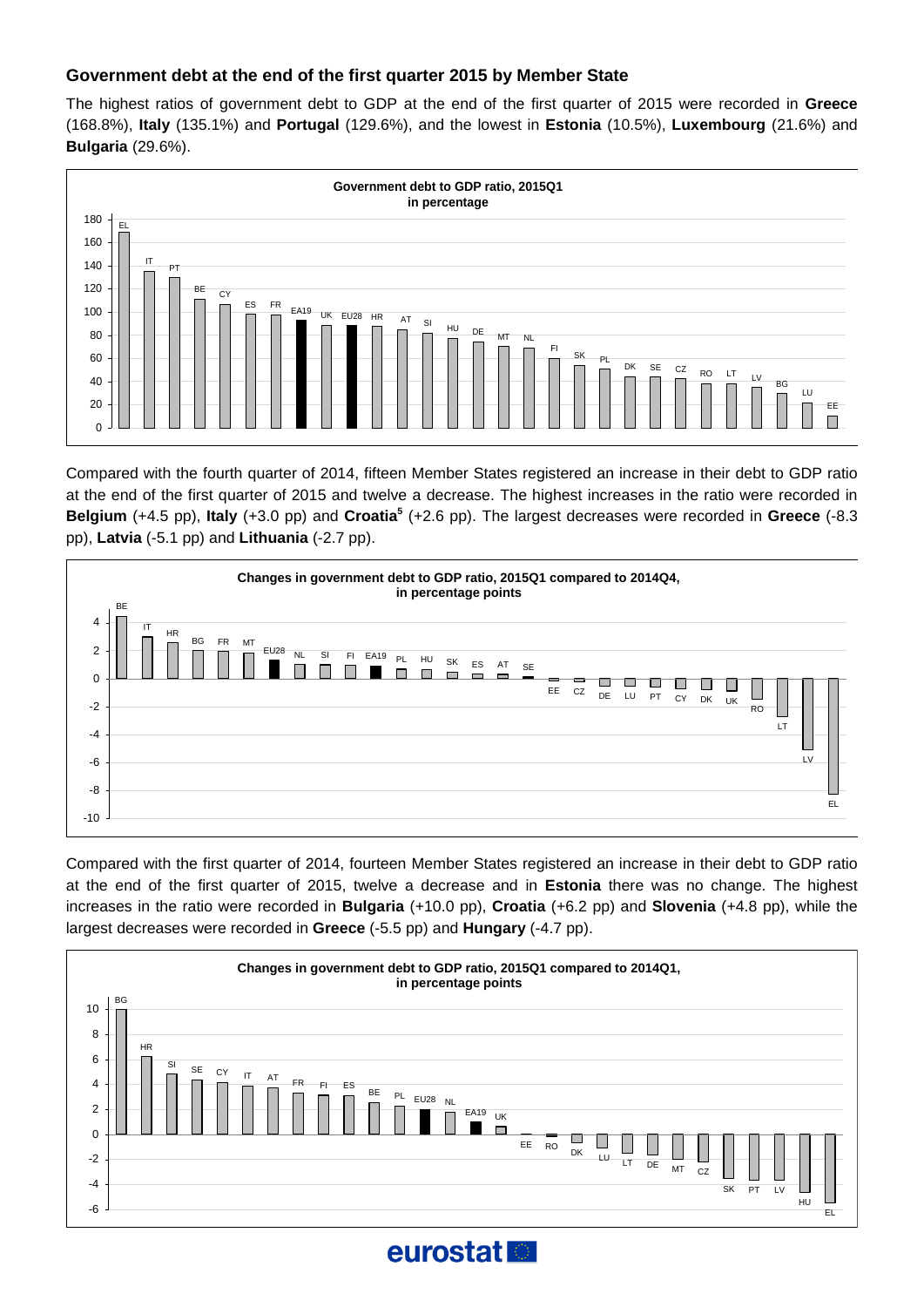1. Quarterly data on government debt are collected from the Member States according to *[Regulation \(EU\) No 549/2013 on](http://ec.europa.eu/eurostat/web/products-manuals-and-guidelines/-/KS-01-13-429-3A-C)  [the European system of national and regional accounts](http://ec.europa.eu/eurostat/web/products-manuals-and-guidelines/-/KS-01-13-429-3A-C)* (Annex B, ESA2010 transmission programme) and refer to the Maastricht debt definition. The general government debt is defined as the consolidated gross debt of the whole of the general government sector outstanding at the end of the quarter (at face value). General government debt consists of liabilities of general government in the following categories: currency and deposits (AF.2); debt securities (AF.3) and loans (AF.4), as defined in ESA2010.

Quarterly data on government debt by Member State are published in the Eurostat database:

*[http://ec.europa.eu/eurostat/data/governmentfinancestatistics/database](http://ec.europa.eu/eurostat/web/government-finance-statistics/data/database)*

- 2. The debt to GDP ratio is calculated for each quarter using the sum of GDP for the four last quarters. Quarterly data on GDP are the most recent transmitted by the EU Member States. For Ireland, data on quarterly government debt are available for the first quarter of 2015; however GDP data are not currently available.
- 3. The euro area (EA19) includes Belgium (BE), Germany (DE), Estonia (EE), Ireland (IE), Greece (EL), Spain (ES), France (FR), Italy (IT), Cyprus (CY), Latvia (LV), Lithuania (LT), Luxembourg (LU), Malta (MT), the Netherlands (NL), Austria (AT), Portugal (PT), Slovenia (SI), Slovakia (SK) and Finland (FI). The EU28 also includes Bulgaria (BG), the Czech Republic (CZ), Denmark (DK), Croatia (HR), Hungary (HU), Poland (PL), Romania (RO), Sweden (SE) and the United Kingdom (UK).
- 4. For the purpose of proper consolidation of general government debt and to provide users with information, Eurostat publishes data on government loans to other EU governments and these loans have been deducted from EA19 and EU28 debt. The concepts and definitions are based on the European system of national and regional accounts (ESA2010) and on the rules relating to the statistics for the Excessive Deficit Procedure (EDP). The data covered is stocks of loans related to claims on other EU Member States. The valuation basis is the stock of loans at nominal value outstanding at end of each quarter. From the first quarter of 2011 onwards, the intergovernmental lending figures relate mainly to lending to Greece, Ireland and Portugal and include loans made by the European Financial Stability Facility (see Eurostat decision regarding EFSF *<http://ec.europa.eu/eurostat/documents/2995521/5034386/2-27012011-AP-EN.PDF>*).
- 5. Croatia: Due to the undergoing process of quality improvement of the general government reporting system (including data sources) for quarterly GFS data, Eurostat publishes Croatian quarterly government debt data with a provisional flag.

*Further data are available in the integrated publication on quarterly government finance statistics: <http://ec.europa.eu/eurostat/web/government-finance-statistics/data/database>*

Issued by: **Eurostat Press Office**

**Tim ALLEN Tel: +352-4301-33 444 [eurostat.pressoffice@ec.europa.eu](mailto:eurostat.pressoffice@ec.europa.eu)**

**WWW** [ec.europa.eu/eurostat/](http://ec.europa.eu/eurostat/)

[@EU\\_Eurostat](http://twitter.com/EU_Eurostat)

For further information on data:

**Kornelia BEZHANOVA Monika GAPINSKA Irena KOSTADINOVA Reuben SEYCHELL Laura WAHRIG Tel: +352-4301-37687**

**[monika.gapinska@ec.europa.eu](mailto:monika.gapinska@ec.europa.eu)**

**Media requests**: Eurostat media support / Tel: +352-4301-33 408 / [eurostat-mediasupport@ec.europa.eu](mailto:eurostat-mediasupport@ec.europa.eu)